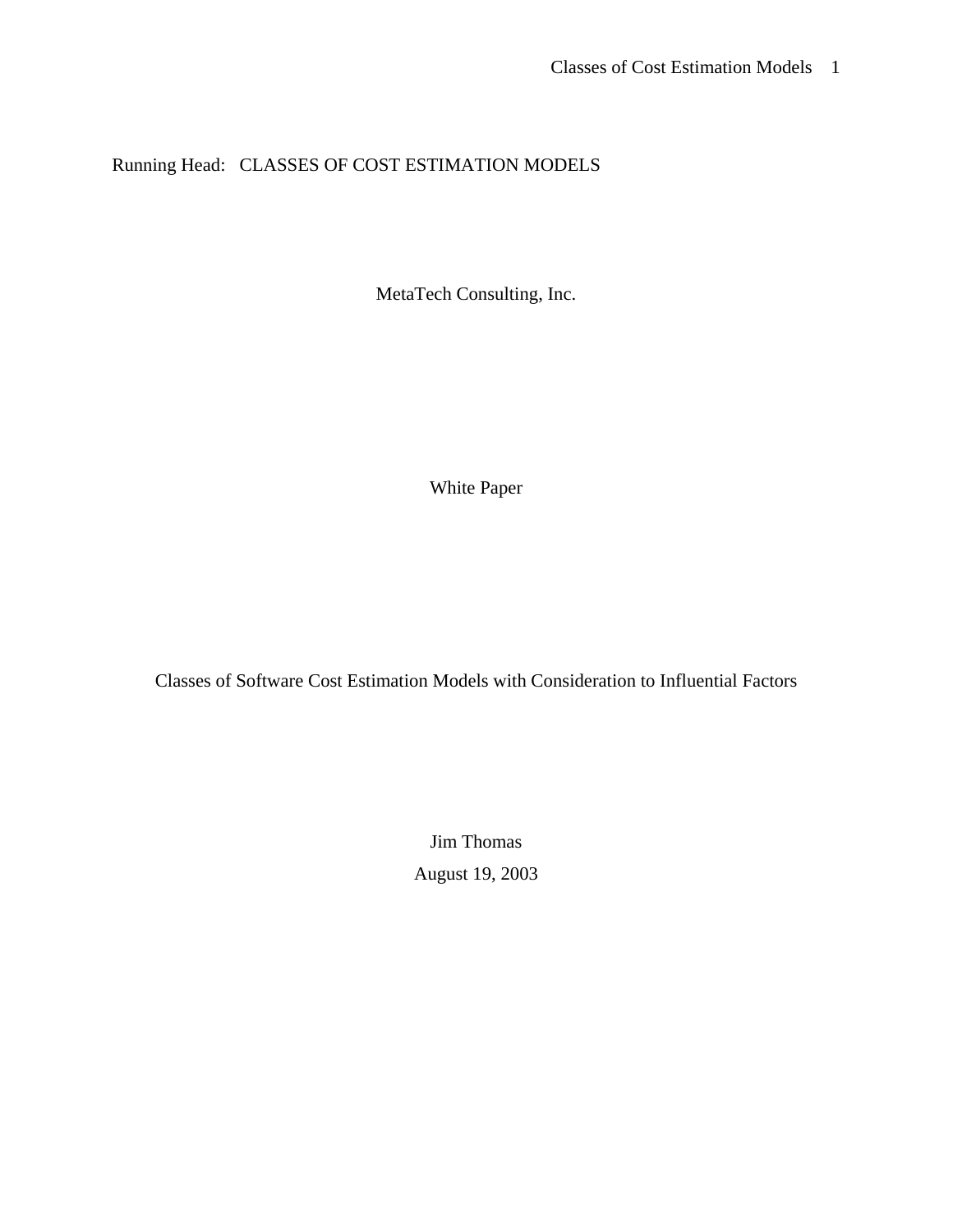# Abstract

This paper presents a discussion of two classes of software cost estimation models: parametric and heuristic. A brief treatment of each class is followed by a summarization of some of the more prevalent models within the respective class. The parametric class of models is demonstrated through a discussion of the most current version of the Constructive Cost Model (COCOMO 2.0) model and the Function Point Analysis model. An elementary representation of the formulas used for each model is provided to illustrate the most influential factors of each. The bottom-up, top-down, and estimation by analogy models are offered as examples of heuristic cost estimation models. The conclusion summarizes the classes of cost estimation models and illuminates the strengths and weakness of each.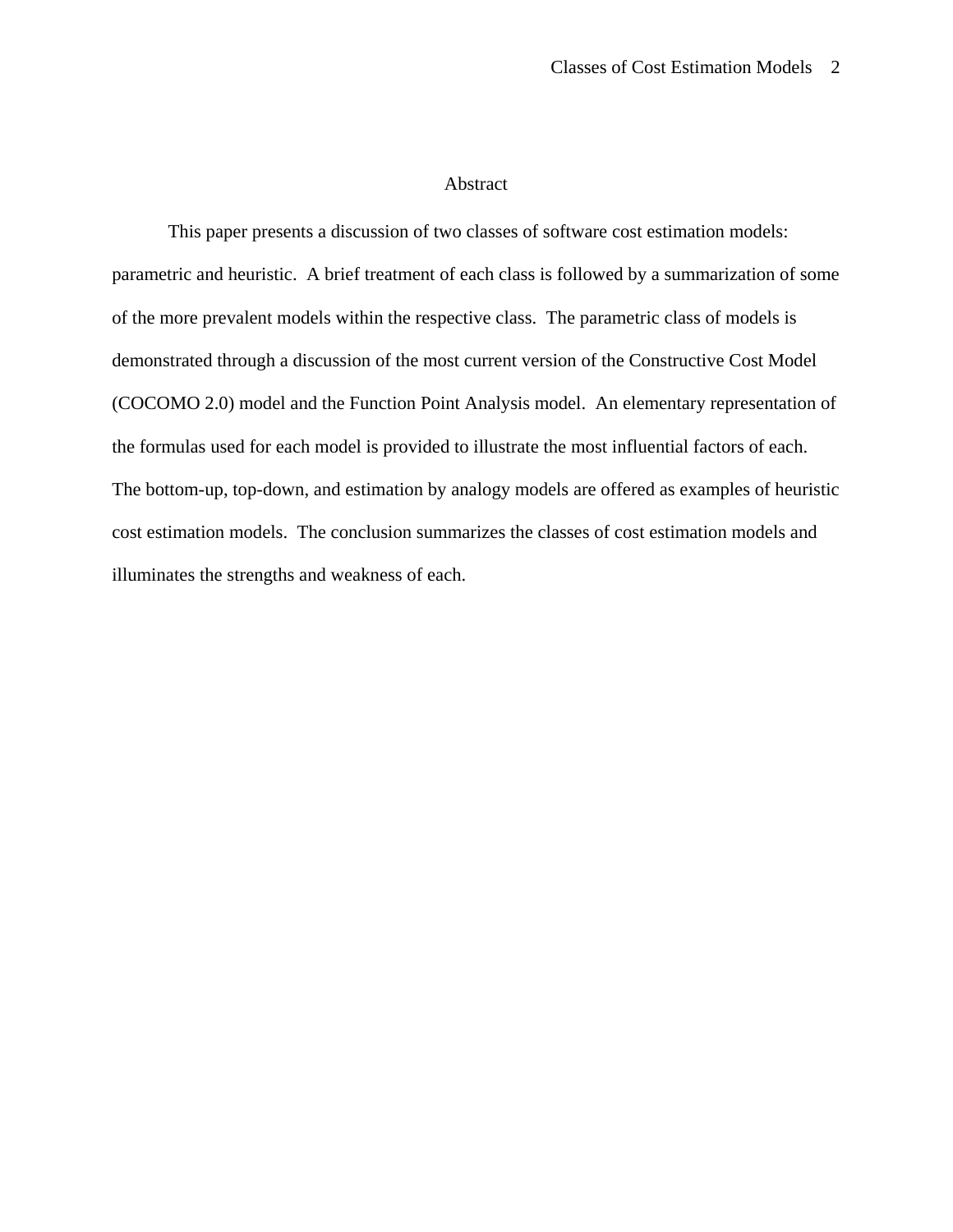Classes of Software Cost Estimation Models with Consideration to Influential Factors

Effective project management necessitates accurate estimations of time, material, and resources. Estimates are generally needed very early in the development lifecycle though their accuracy is least in the beginning phases. Agarwal et al. (2001) assert that software cost estimation is a continual process present throughout a project lifecycle (Figure 1). By comparing estimates with actual metrics, it is possible to improve the process with each iteration. For nearly fourth years researchers and practitioners have endeavored to synthesize and improve models to produce more accurate and reliable cost estimations for software intensive systems. The present essay draws on some of the most recent research in the field to help illuminate the reader on the maturation of the models being used and the factors that contribute to their accuracy. The purpose of this paper is to convey to the reader in a concise form an understanding of cost estimation models, how and when they are best used, and the factors that practitioners must be aware of to better select from the alternatives.

### Accuracy Factors

The available models for cost estimation are each unique and each results in a goodness generally reflected in accuracy and ease of use. Even for the same data set, no two models are likely to result in the same estimate of effort or cost. Doban and Patricza (2001) summarize the errors in estimation as (a) oversimplified models that neglect important information, (b) subjective parameterization, (c) lack of statistically significant number of samples (number of prior similar projects within an organization) to calibrate the model effectively, (d) models that do not represent the state-of-the-art in software development techniques. These factors are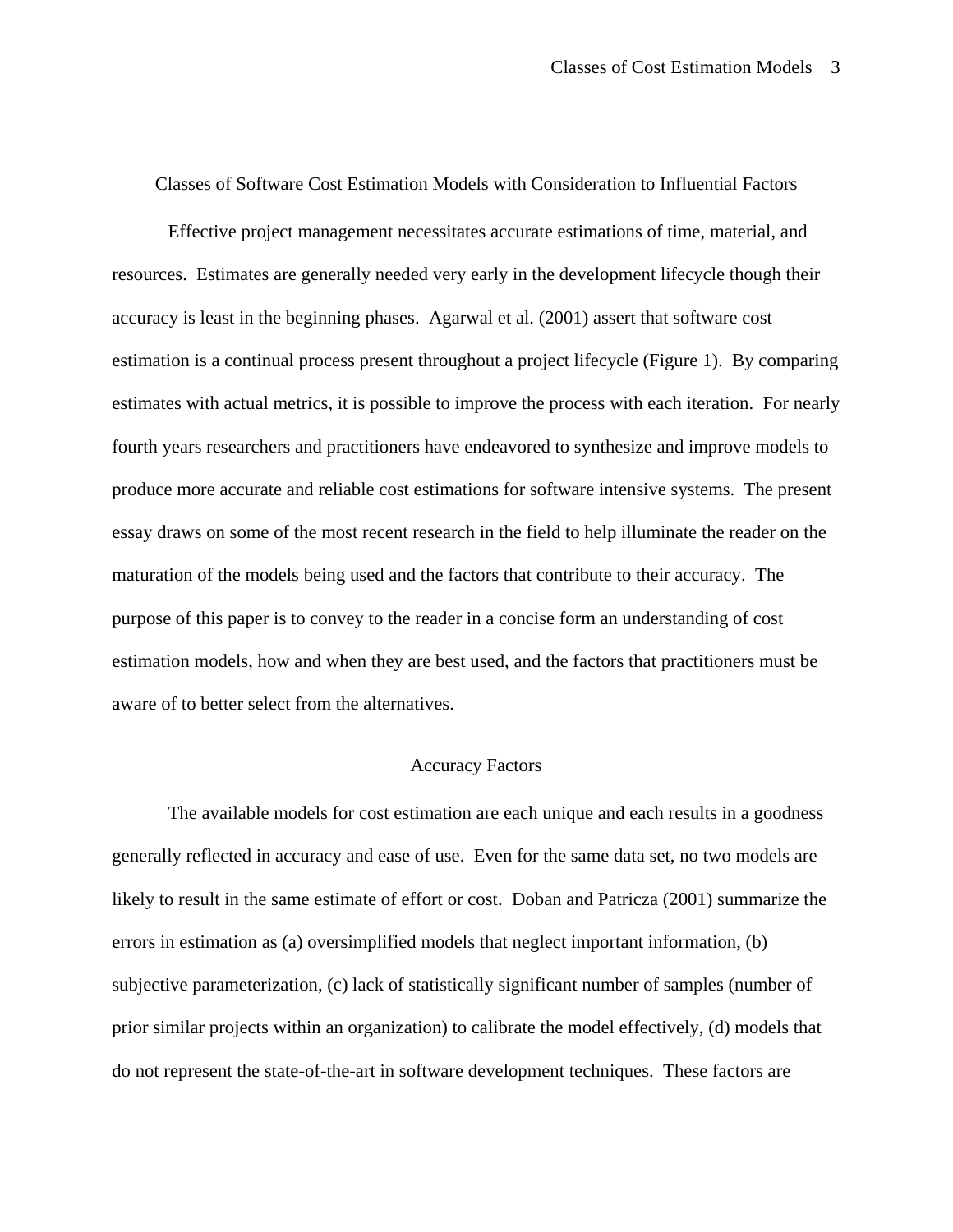closely related to the models and address the shortcomings likely to be experienced in any given environment.

Agarwal et al. (2001) propose a different set of factors affecting accuracy of estimates which includes (a) imprecision and stability of requirements, (b) uniqueness of each project from earlier ones, (c) tendency of software developers to not collect sufficient information on projects, and (d) the fact that estimates are often forced to match the resources that are available. These factors reflect the processes and environment in which the models are used. These conditions each amplify the others to degrade the accuracy and unreliability of the resulting estimates.

### **Techniques**

Cost estimations for software development projects are largely based on the level of effort required to develop the code. As previously mentioned, the level of effort is derived in large part from the *size* of the objective system, its complexity, and a range of other factors. Over the past four decades, researchers and practitioners alike have attempted to improve their ability to estimate these cost factors. Most of the earlier work in the area concerned itself with tangible measurements of size. This type of technique is termed *parametric* method*.* This is in comparison to the class of *heuristic* techniques that attempt to avoid the troublesome exercise of generating some measurement of size. These two classes of estimation techniques are discussed briefly in subsequent paragraphs. In the interest of brevity, a generalization of each technique will be provided rather than an exhaustive treatment of specific models. A comparative assessment of particular models is reserved for the conclusion of this essay.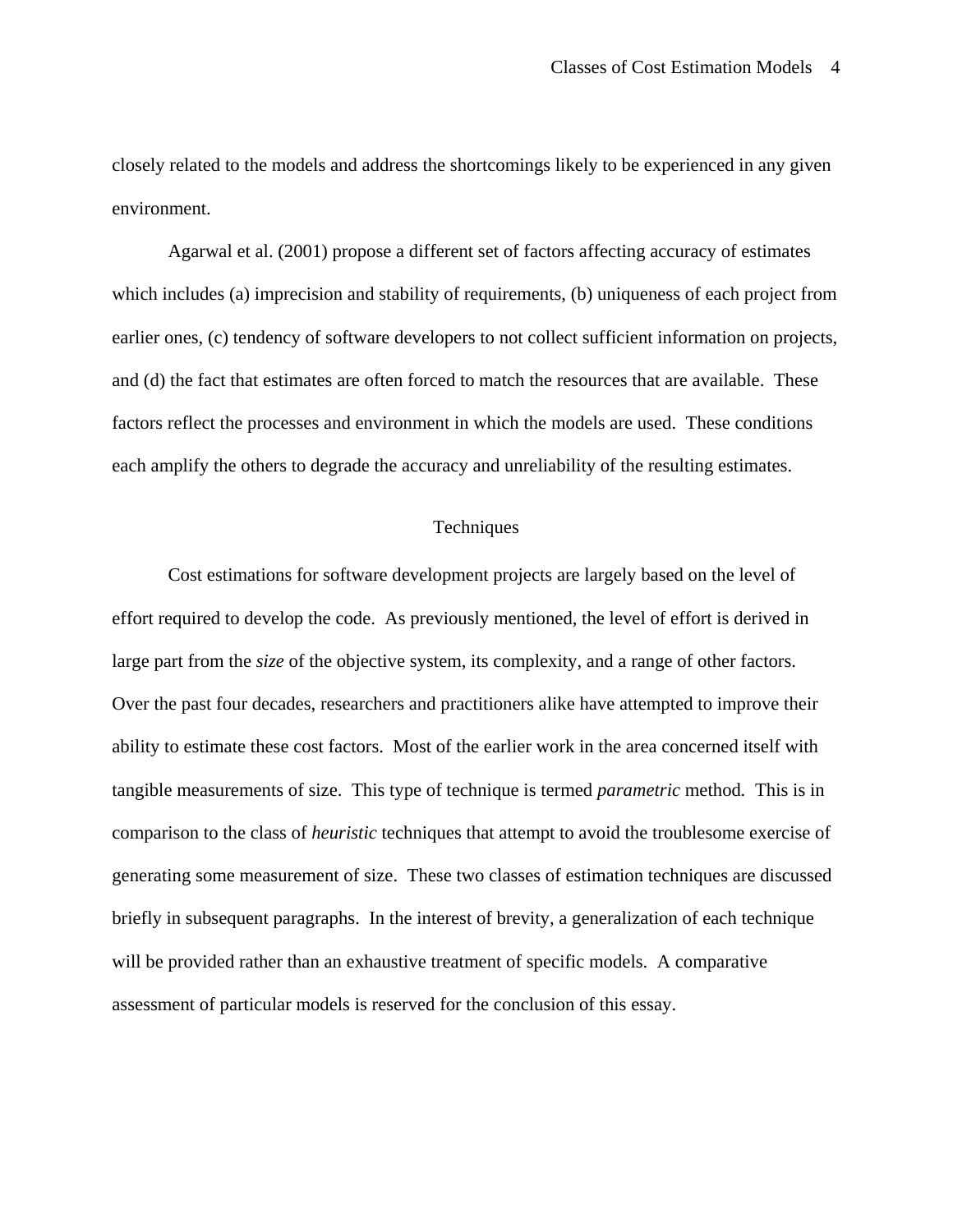## *Parametric Techniques*

Parametric estimation techniques generally require a measurement of the size of the software to be developed. This metric, often measured as some variation of lines of code (LOC), factored together with other performance or environmental metrics are then used to compute a relative or absolute level of effort that can then be used to calculate cost. A true count of size has been demonstrated to provide a reliable basis of estimate for both effort and cost (Musilek, Pedrycz, Sun, and Succi, 2002). Two of the most used models within this class, *Constructive Cost Model (COCOMO 2.0)* and *Function Point Analysis,* are discussed in the following paragraphs.

*COCOMO 2.0.* This model includes three modules that align well with the classic *waterfall* development lifecycle. The model suitable for estimates required prior to architecture definition is termed the *Application Composition Model* and it produces the most primitive estimates. The *Early Design Model* necessitates additional design details to produce more mature estimate though it does not require the detailed design specification needed by the *Post-Architectural Model*. This last model is the most direct descendent of the COCOMO model though it consists of several improvements in the underlying algorithm.

This technique has as a basis a calculation that determines the number of person-months a project will require based on Equation 1.

$$
PM = C * EAF * Size^B \tag{1}
$$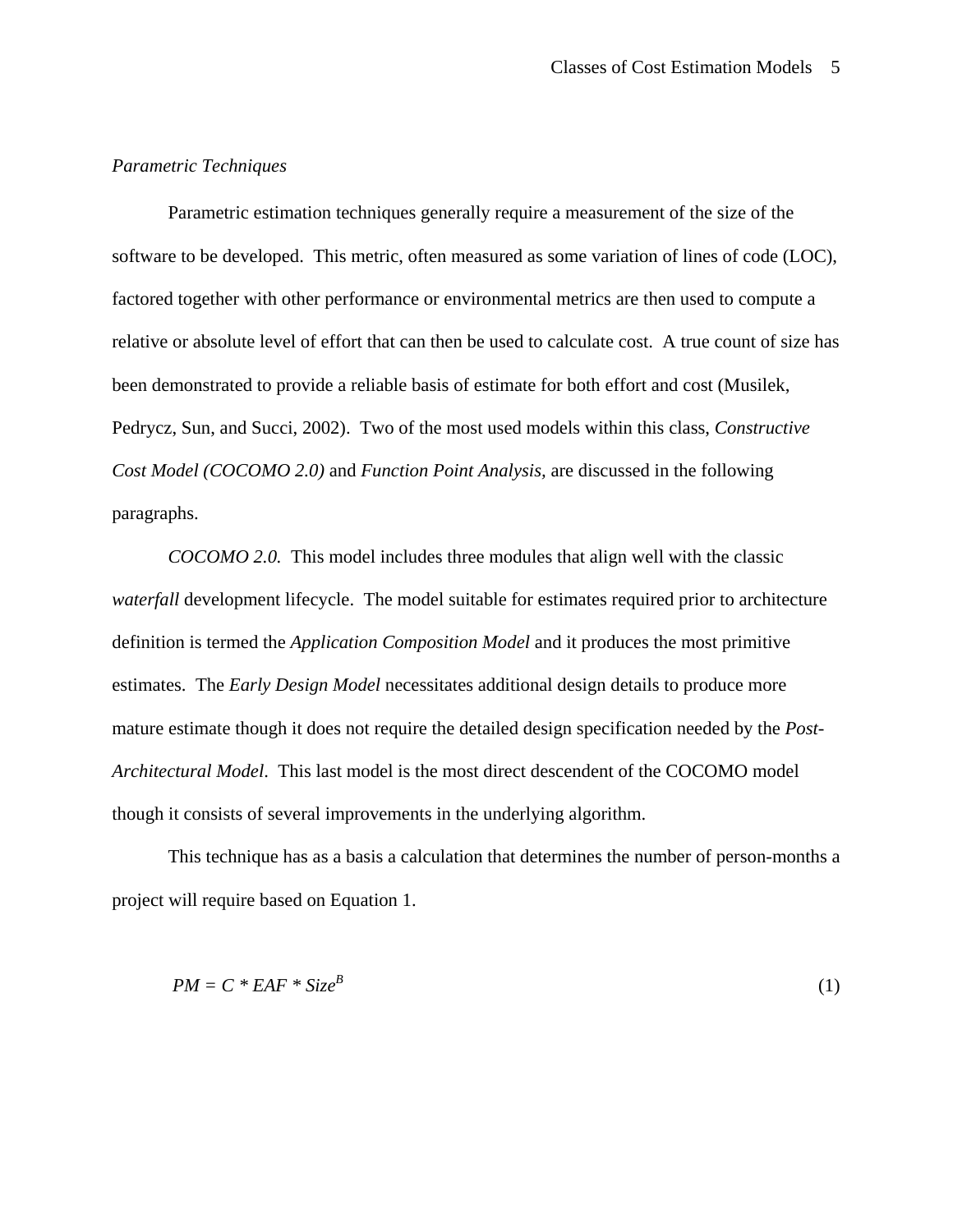In this formula, *PM* represents the number of person-months, *C* is a constant of 2.45, *EAF* is the product of seven *effort multipliers*, *size* is the number of thousands of source lines of code, and *B* is the *scaling factor*s that indicate economies of scale. The effort multipliers and the scaling factors are listed in Figure 2.

Musilek, Pedrycz, Sun, and Succi (2002) assert that when using the COCOMO 2.0 model "the most critical independent variable is the projected size of a software system" (p. 13). The authors suggest that, as a means of reducing the impact of the size metric, an estimate may be formed using a fuzzy set that represents a range of size rather than a discrete number. Also, Function Point Analysis (FPA) has been used to estimate code size sufficiently well to input into COCOMO 2.0 by extrapolating from the number and complexity of the products objective functionality as documented in system requirements specification. FPA will be discussed in a later paragraph.

Chulani (2001) illustrated importance of continued calibration of models over time through empirical evaluation of data from completed projects. The Bayesian regression method of calibration used by COCOMO 2.0 allows for the inclusion of *expert judgment* to refine the empirical data. Figure 3 illustrates the improvement of calibration with Bayesian approach (66%) over pure-regression based method (44%) based on a prediction accuracy of 30% and a 161 point set of data.

An extension of the COCOMO model, *Constructive COTS* (COCOTS) is suitable for generating estimates for COTS-based development efforts. This model accounts for costs involved in (a) COTS assessment, (b) component tailoring, (c) *glue code* development, and (d) the volatility of COTS products. It is noteworthy that this model addresses the reality that there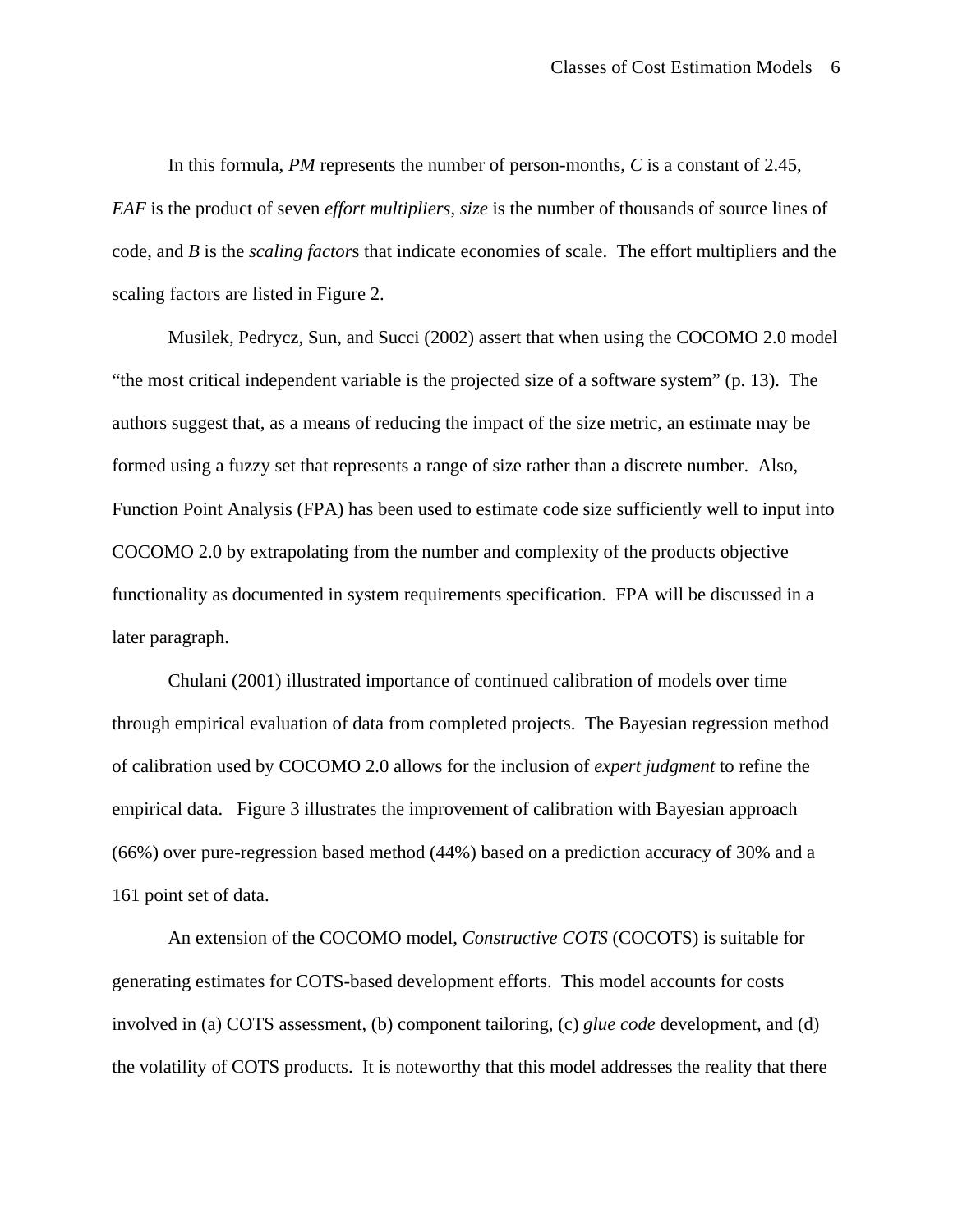is significant coast in building a COTS-based system above the cost of the COTS products themselves. COTS products generally must be configured, optimized, or extended to integrate with the other components of the system. Furthermore, code must be developed to couple together the system components. This integration code, or glue code as it has been termed, represents a non-trivial portion of the overall development activity and must therefore be recognized in the cost estimation process.

*Function Point Analysis.* Unlike the aforementioned COCOMO model that attempts to estimate the size as a direct count of lines of code, the Function Point Analysis (FPA) model estimates the size of the software project in terms of functional metrics. As they are based on the functional specifications only, the estimations generated by FPA are independent of the targeted development technology.

The origin of the input into the FPA equation  $(FP = UAF * VAF)$  are the screen formats, report layouts, listing, and specified external interfaces identified in the product specifications. Those items are used to identify the count of (a) external inputs, (b) external outputs, (c) interface processes, (d) internal logical files, and (e) external interface files. Each item in each category is assigned a numerical rating based on perceived complexity. The ratings are then weighted and summed to calculate the *Unadjusted Function Point* count (UFP). A set of general system characteristics are also rated and summed to determine the *Value Adjustment Factor* (VAF). The equation for VAF is provided in Equation 2.

$$
VAF = 0.65 + [[\sum Ci]/100]
$$
 (2)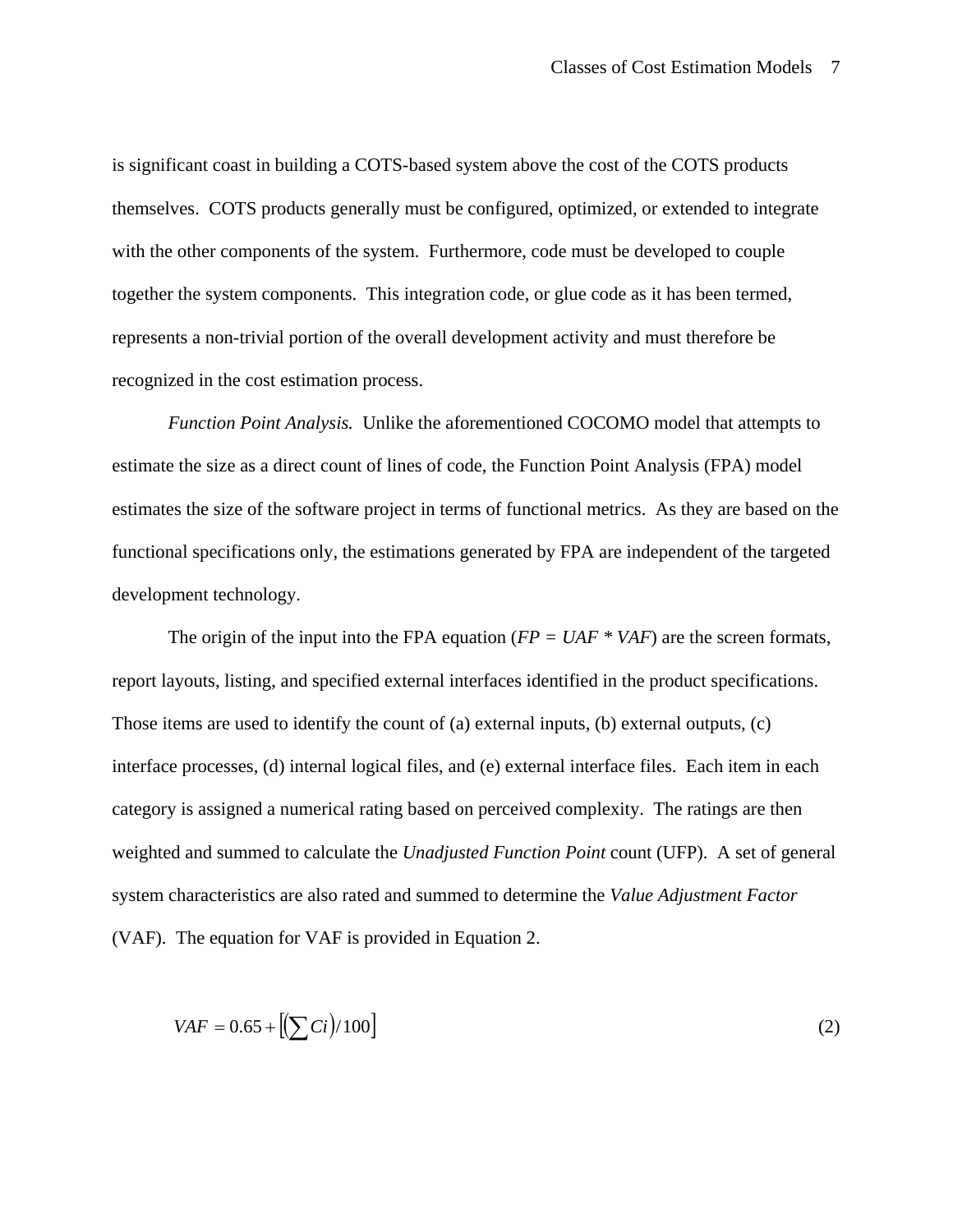Regardless of the platform, language, or hardware used for development, the function point count remains consistent. Considering such a tendency, it is possible to determine if there has been a change in project scope (i.e. scope creep) over the course of the development lifecycle. This can be done by comparing estimate at each phase of development. If there has been change in the function point count, it is reasonable to conclude that requirements have also changed. Through such monitoring, it is possible to assess the effectiveness of the both the initial requirements definition process and the project management process.

### *Heuristic Techniques*

There are a number of techniques within this class. They share the common attribute of basing cost estimates on experience with previous projects. The cost estimations are based on neither coefficients nor environmental variables (Agarwal et al., 2001). A brief characterization of three different heuristic approaches follows.

*Bottom-up.* This technique can be used following the creation of a comprehensive *Work Breakdown Structure* (WBS). The WBS, identifying each of the discrete software components to be developed, is evaluated by experienced developers who provide estimates of effort for each. This approach assumes that developers have the most reliable sense of complexity of the identified components. Estimates are evaluated to determine reasonableness then are summed to calculate the total project effort. As developers are generally not conscious of holistic program activities, costs related to integration, configuration management, and quality control may by overlooked.

*Top-down.* In contrast to the bottom-up approach, the top-down approach considers the overall costs associated with software development to include configuration management, and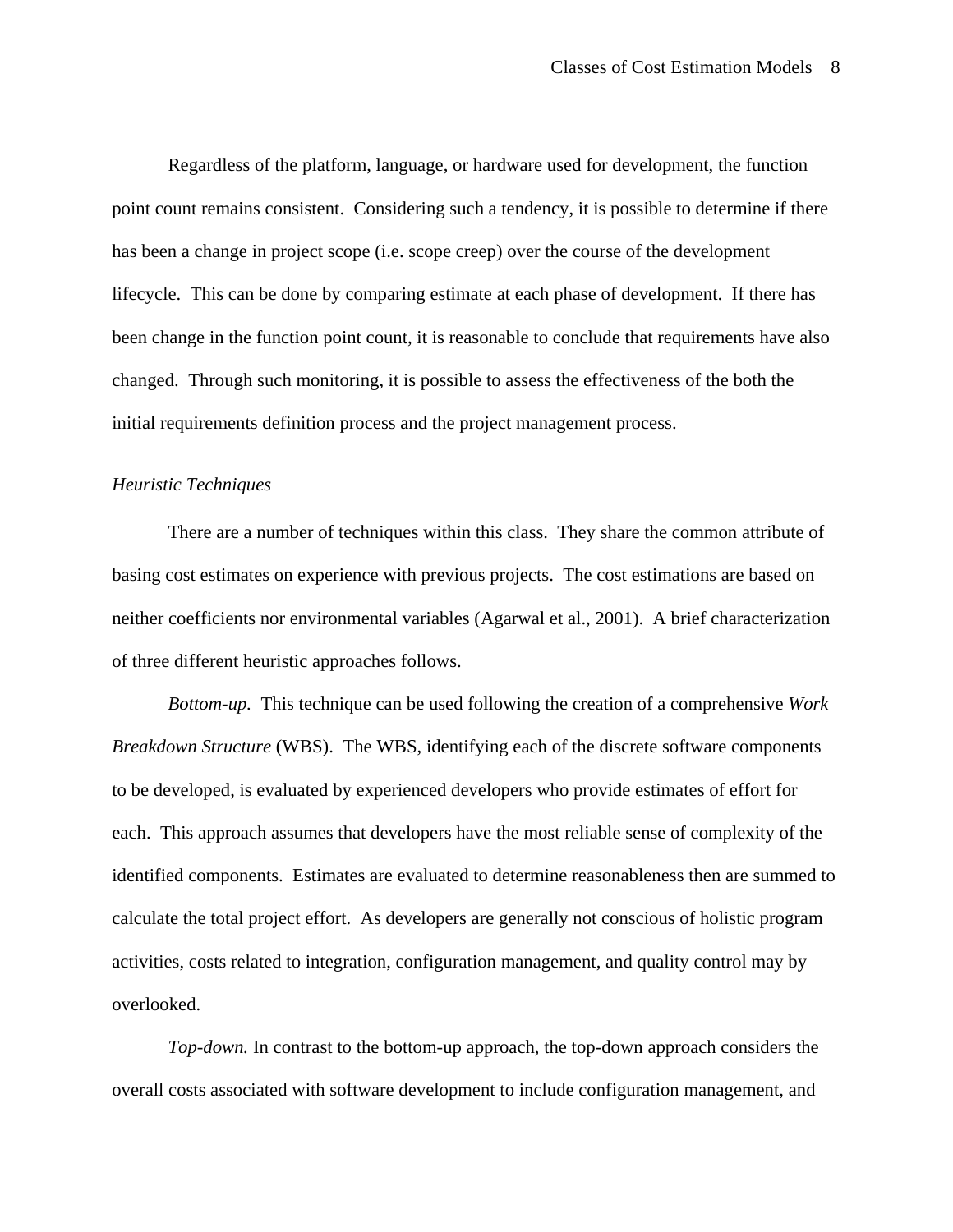quality control. However, as estimations of this type do not include awareness of the number or complexity of the components, this technique provides a less reliable basis.

*Estimation by analogy.* This technique, having the least measurable basis of estimate, is the most commonly used approach to cost estimation. It relies solely on the intuition of experienced software practitioners who rely on their recollection of prior development efforts. Agarwal et al. (2001, p. 66) make evident the tendency of developers to favor this technique even in cases when metrics of prior development activities was available, because "it was too difficult to access or the expert could not see how the information would help the accuracy of the estimate."

### **Conclusions**

Software cost estimation models have continued to evolve over the past four decades. Over time, metrics collected from practitioners have contributed to research and has helped to mature the available techniques. An examination of the available research materials indicates that the number of prominent modeling techniques has reduced somewhat over the past decade through what can be described as a best-of-breed selection process. COCOMO 2.0 and Function Point Analysis continue to maintain strong industry use in embedded systems and for programs that employ structured analysis and design techniques. The shift toward object-oriented development models, coupled with a push to build components to support reuse and to integrate COTS products, has prompted further research in alternative cost estimation models that rely not on the size of the objective system but rather on some other measurement such as the number of and complexity of classes or libraries. Still yet, with the availability of reliable models, many organizations continue to rely on the intuition of their experts and employ heuristic models rather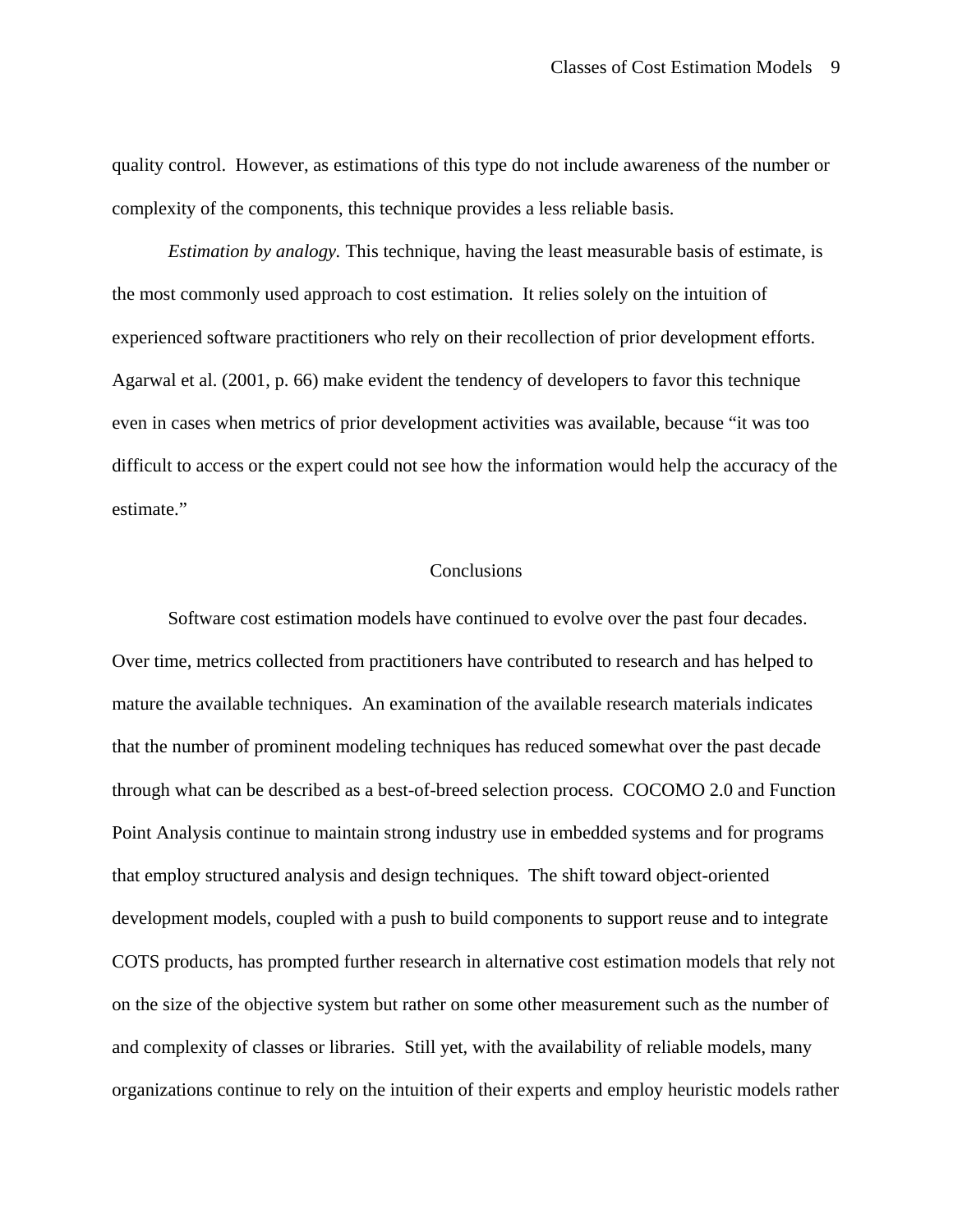than investing the rigor required in the parametric alternatives. Recognizing this, the most sound advice has been offered by Agarwal et al. (2001) in recommending the concurrent use of more than one approach when performing cost estimation for large software development.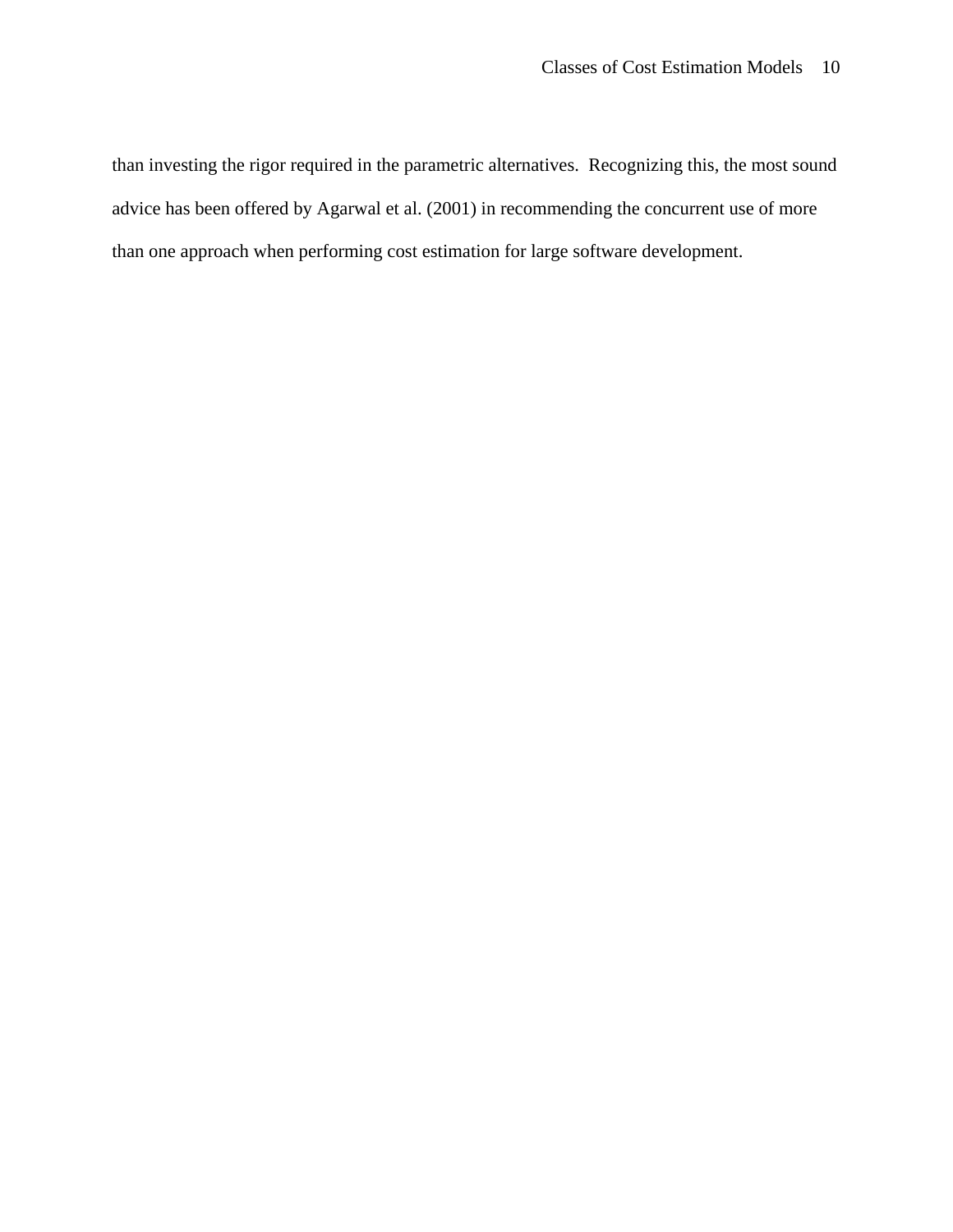### References

- Agarwal, R., Kumar, M., Yogesh, Mallick, S., Bharadwaj, R. M., Anantwar, D. (2001). Estimating software projects. *ACM SIGSOFT Software Engineering Notes, 26,* 60-67. New York: AMC Press.
- Chulani, S. (2001). Bayesian analysis of software cost and quality models. *Proceedings of the IEEE Conference on Software Maintenance,* 565 - 568. Washington, DC: IEEE Computer Society.
- Doban, O., Pataricza, A. (2001). Cost estimation driven software development process. *Proceedings of the 27th EUROMICRO Conference*. Washington, DC: IEEE Computer Society.
- Musilek, P., Pedrycz, W., Sun, N, & Succi, G. (2002). On the sensitivity of COCOMO II software cost estimation model. *Proceedings of the Eighth Symposium on Software Metrics,* 13 - 20. Washington, DC: IEEE Computer Society.
- Sedigh-Ali, S., Ghafoor, A., & Paul, R. (2003). Metrics and models for cost and quality of component-based software. *Proceedings of the Sixth International Symposium on Object-Oriented Real-Time Distributed Computing,* 149 - 155. Washington, DC: IEEE Computer Society.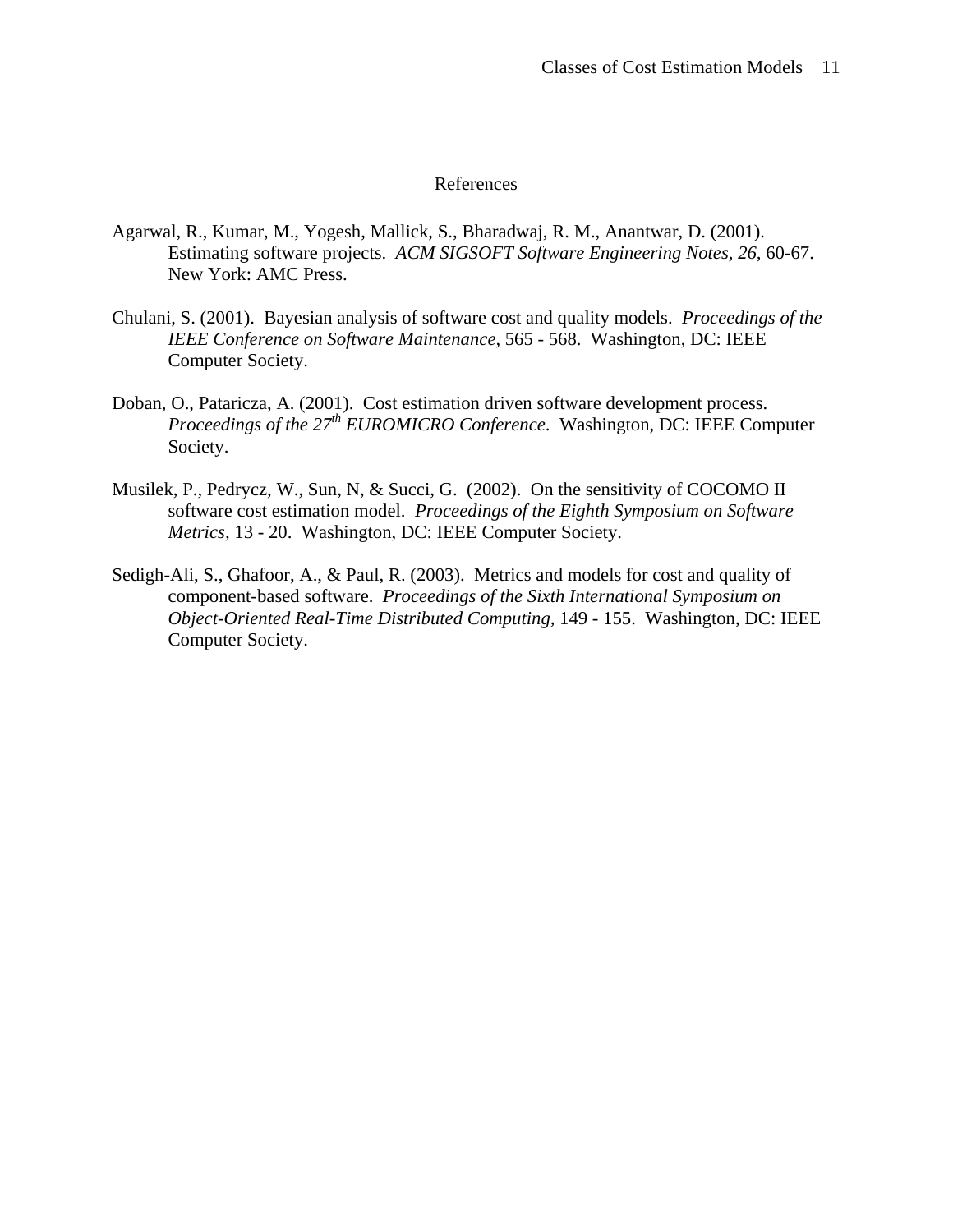



Figure 1. Cost estimation within a project lifecycle process (Agarwal, 2001, p. 60)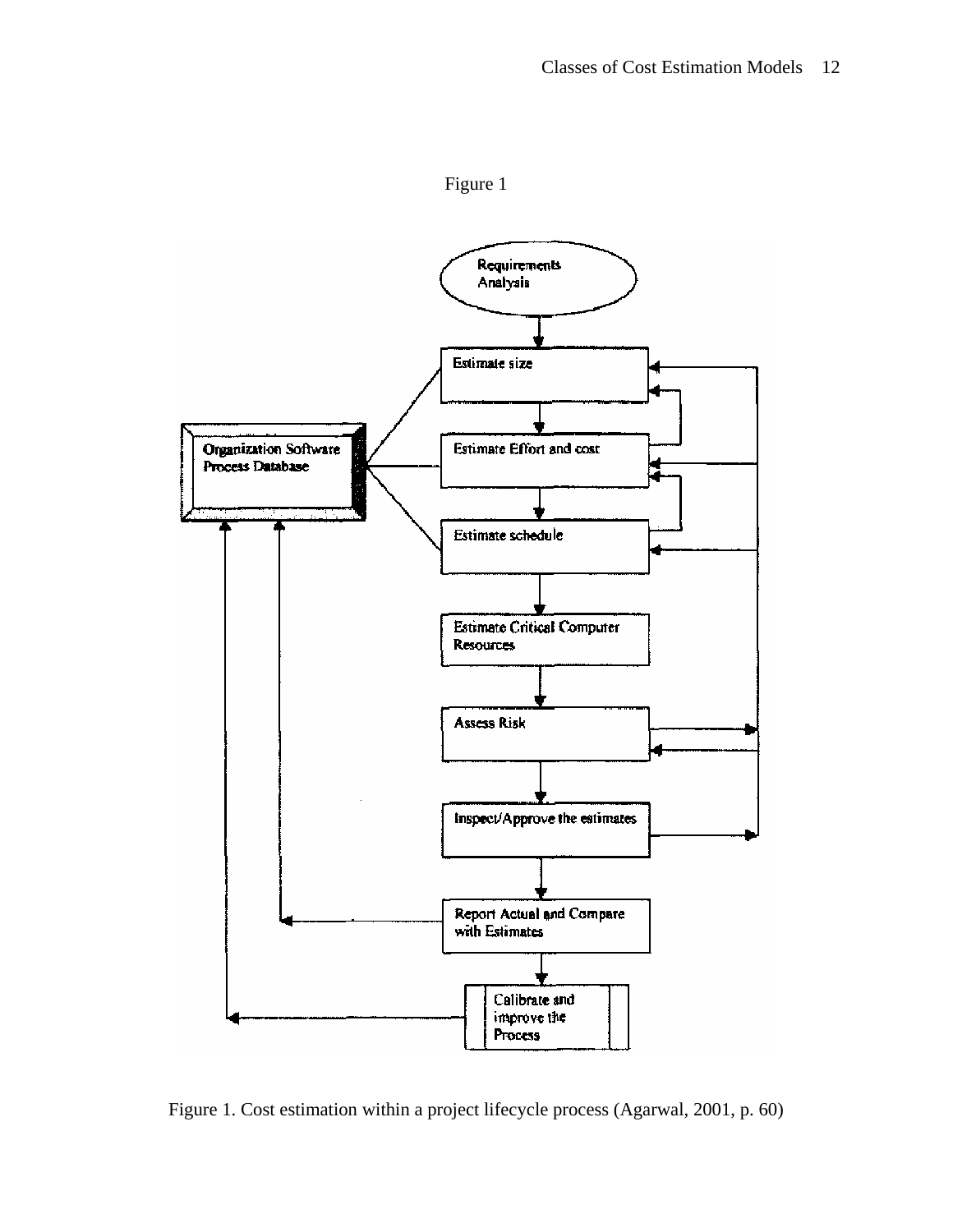Figure 2

| <b>Size</b> | <b>Scale drivers</b>                | <b>Effort multipliers</b>        |
|-------------|-------------------------------------|----------------------------------|
|             | Precedentness (PREC)                | Software Reliability (RELY)      |
|             | Development Flexibility (FLEX)      | Documentation (DOCU)             |
|             | Architecture/Risk Resolution (RESL) | Database Size (SIZE)             |
|             | Team Cohesion (TEAM)                | <b>Product Complexity (CPLX)</b> |
|             | Process Maturity (PMAT)             | Required Reusability (RUSE)      |
|             |                                     | Platform Volatility (PVOL)       |
|             |                                     | Execution Time Constraint (TIME) |
|             |                                     | Main Storage Constraint (STOR)   |
|             |                                     | Personnel Continuity (PCON)      |
|             |                                     | Applications Experience (AEXP)   |
|             |                                     | Analyst Capability (ACAP)        |
|             |                                     | Programmer Capability (PCAP)     |
|             |                                     | Platform Experience (PEXP)       |
|             |                                     | Language and Tool Exp. (LTEX)    |
|             |                                     | Development Schedule (SCED)      |
|             |                                     | Use of Software Tools (TOOL)     |
|             |                                     | Multi-site Development (SITE)    |

Figure 2. Input parameters in the COCOMO 2.o model (Dobain & Pataricza, 2001)